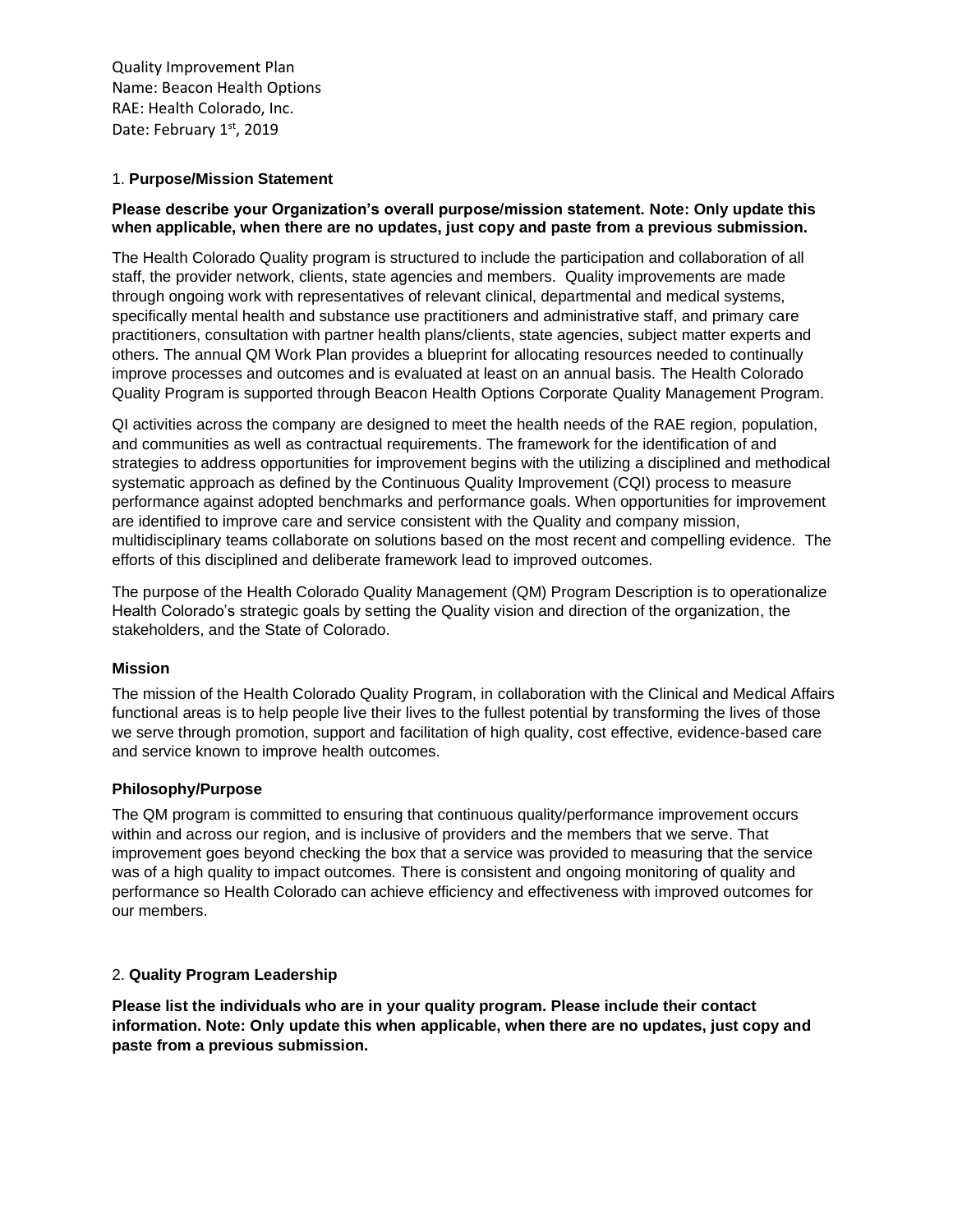| Erica Arnold-Miller, MBA:                     | Jeremy White, MA:                          |
|-----------------------------------------------|--------------------------------------------|
| Director of Quality Management                | <b>Quality Manager</b>                     |
| 719-538-1450                                  | 719-226-7794                               |
| Erica.Arnold-Miller@beaconhealthoptions.com   | Jeremy. White@beaconhealthoptions.com      |
|                                               |                                            |
| Kat Fitzgerald:                               | <b>Courtney Hernandez, MS-HSV:</b>         |
| <b>Quality Management Specialist II</b>       | <b>Quality Management Specialist II</b>    |
| 719-226-7793                                  | Courtney.Hernandez@beaconhealthoptions.com |
| Kathaleen. Fitzgerald@beaconhealthoptions.com |                                            |
| <b>Rhonda Borders, LCSW:</b>                  | Kathy Kayser, RN, BSN:                     |
| <b>Quality Management Specialist II</b>       | <b>Quality Management Specialist III</b>   |
| 719-538-1432                                  | Kathleen.Kayser@beaconhealthoptions.com    |
| Rhonda.Borders@beaconhealthoptions.com        |                                            |
| <b>Melissa Schuchman, MA:</b>                 |                                            |
| <b>Business Analyst III</b>                   |                                            |
| Melissa.Schuchman@beaconhealthoptions.com     |                                            |
|                                               |                                            |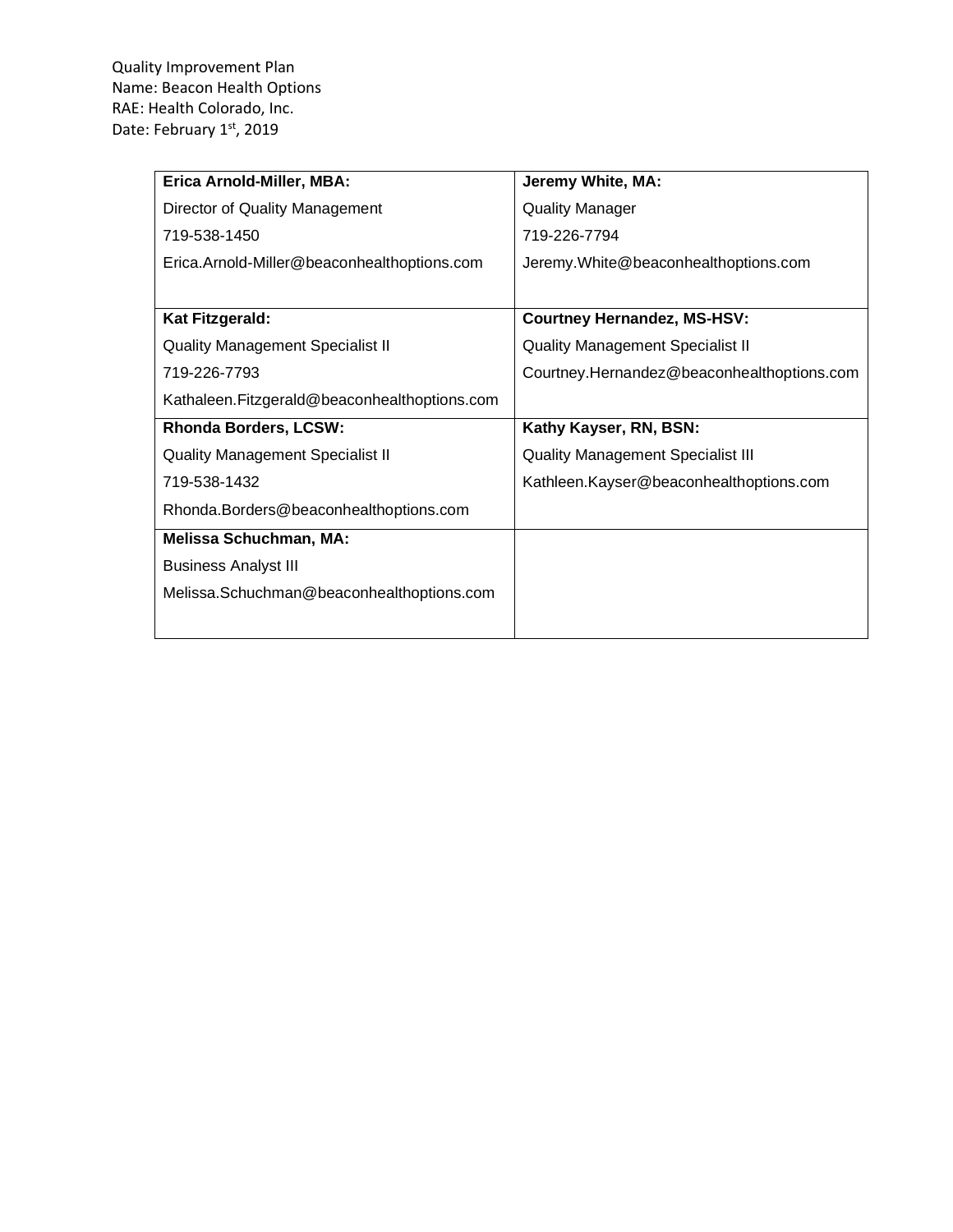3. Year Objectives/Top Priorities including a description of the techniques to improve performance, a description of the qualitative and quantitative impact the techniques had on quality and opportunities for improvement identified as well as newly identified opportunities for improvement.

The top priorities for the beginning of FY19 surrounded the implementation of the new RAE contract. This continues to be applicable into the second half of the fiscal year as well. Specific areas of focus are:

- Key Performance Indicators
- Performance incentive Measures
- Performance Improvement Projects
- Establishing an audit process
- Ensure that our committee and subcommittee structure is functional
- Finalize annual work plans and review quarterly and
- Identify areas for continued improvement

#### **Key Performance Indicators and Performance Incentive Measures**

Health Colorado strives to monitor provider performance based on the KPI's and performance incentive measures established by HCPF for the RAE. Our goals are to develop reporting formats, continue to educate providers/staff/stakeholders and to develop interventions based upon our committee/provider recommendations as needed to improve performance.

#### **Performance Improvement Projects:**

In alignment with the State of Colorado's Quality strategy for fiscal year 2018-19 two PIP topics were selected. The first PIP topic that HCI has selected is to increase the rate at which Health First Colorado Members receive well checks. Health Colorado has selected this PIP as an identified topic by the Department of Health Care Policy and Financing (HCPF). This PIP topic has the ability to increase overall member health. According to the Centers for Disease Control (CDC), "Regular health exams and tests can help find problems before they start. They also can help find problems early, when your chances for treatment and cure are better. By getting the right health services, screenings, and treatments, you are taking steps that help your chances for living a longer, healthier life." Furthermore, "health care visits are an opportunity for individuals to receive preventive services and counseling on topics such as diet and exercise. These visits also can help them to address acute issues or manage chronic conditions."

In an effort to improve access to behavioral health care, HCI has selected as their second PIP one that was designed to increase the rate at which HCI members receive follow up mental health services in a physical or mental health care setting after receiving a positive a depression screen in a primary care setting. This topic allows HCI to strengthen provider relationships across the primary care/behavioral healthcare system to address depression, a significant health risk across Colorado.

#### **Audits:**

Beacon Health Options conducts random audits to evaluate quality of care and compliance with the Health First Colorado (Colorado's Medicaid Program) documentation rules. The purpose of these audits are to ensure that contracted providers are meeting the guidelines established for service provision. The Colorado Department of Healthcare Policy and Financing requires us to evaluate the quality of care our members receive and the supportive documentation for claims. Audits may also be completed to assure contractual compliance where needed.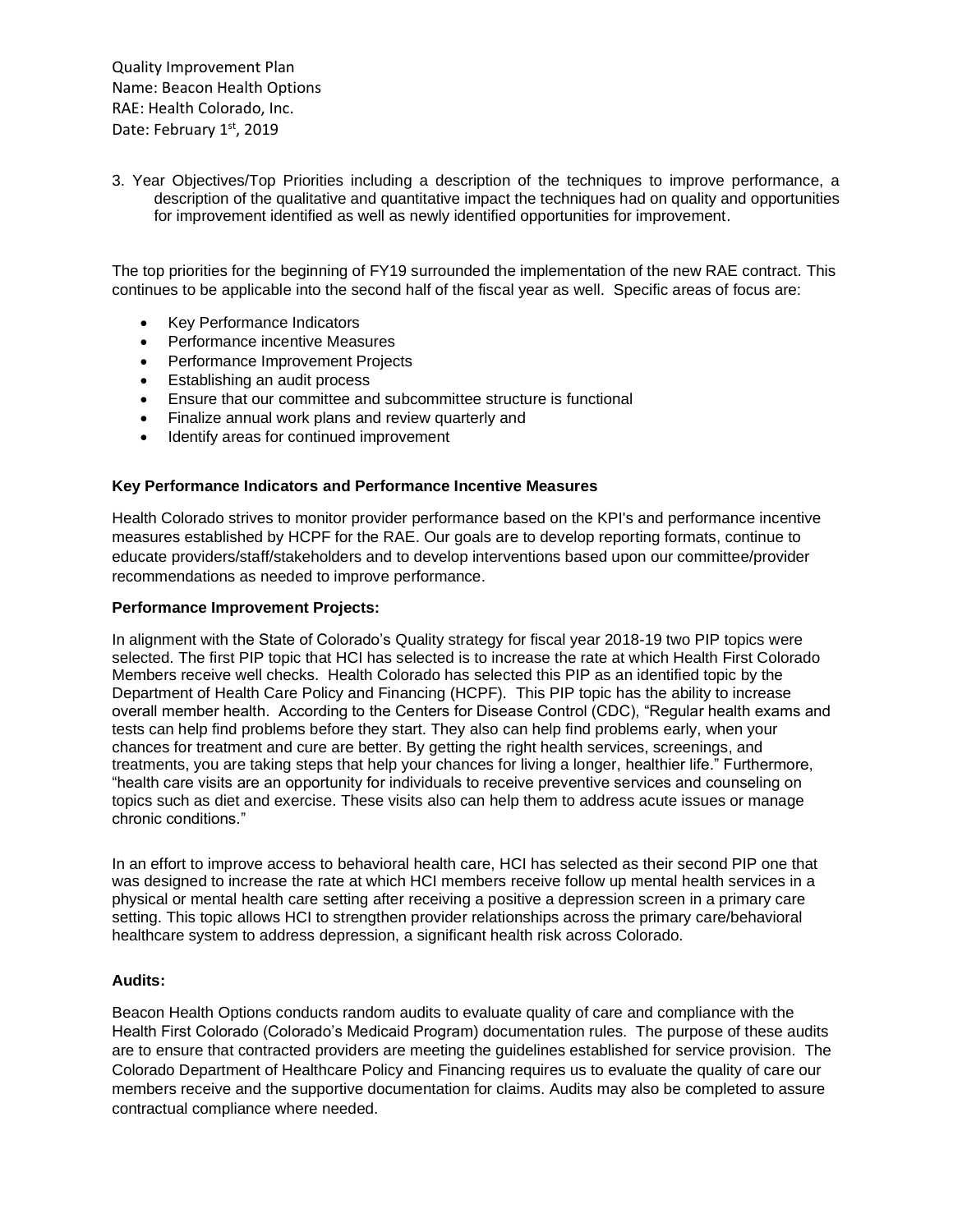#### **Substance Use Disorder**

To date, three SUD providers will have completed an SUD audit **Theorem Contains and SUD** audit . Regular and reoccurring audits and training will continue throughout the year in order to ensure proper documentation and support to our provider network. Recently, on January 7<sup>h</sup>, 2019 an SUD documentation training was held for SUD providers. Over 30 providers were trained in Health First Colorado documentation standards.

#### **Mental Health**

Routine MH audits continue to be completed for Region 4 IPN providers. To date a total of 9 providers have been audited across the region. The next round of audits are scheduled for February, 2019.

#### **Intensive Outpatient**

Three providers will have completed a mental health documentation audit specifically concerning members who had received Intensive Outpatient Services **Exercise 2008** Currently, we have audited three providers and will continue to audit IOP providers on a quarterly basis.

#### **Committee and subcommittee structure:**

Various committees and subcommittees have been established in order to assist in meeting the goals of the QM Program. Periodically throughout the fiscal year and at the end of the fiscal year, an evaluation of the structure and efficacy of the committee and subcommittee structures will be examined. If a change to the committee structure recommended, changes will be discussed and implemented as needed. Crossrepresentation on committees has been a key to effective committee work; the Quality Director as a member of the Care Coordination committee has provided insight into challenges, as well as improving clarity around the KPIs and behavioral health measures.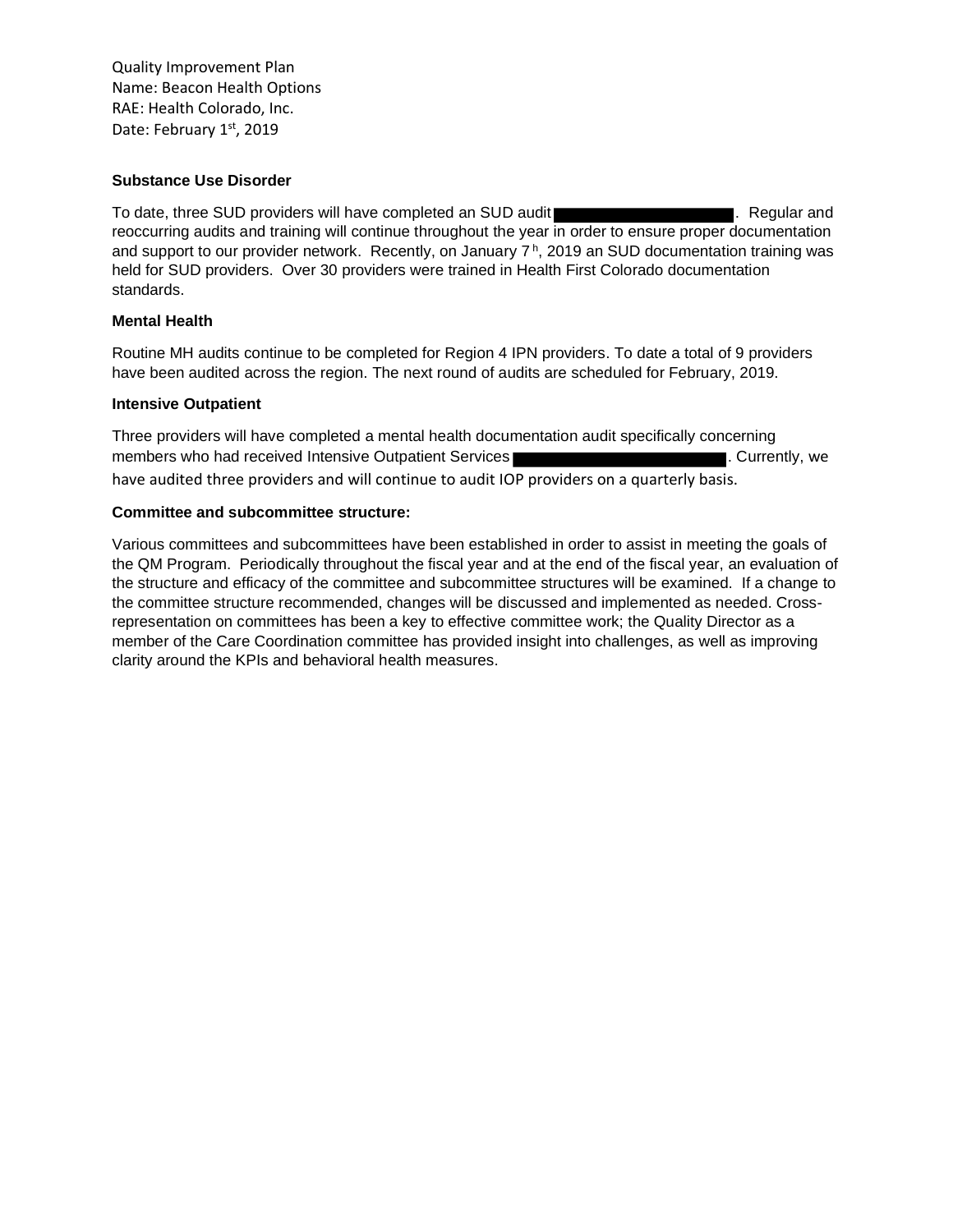# **Regional Accountable Entity Committee Structure**



#### **Quality of Care Issues:**

One quality of care issue has been reported. The matter was investigated and closed.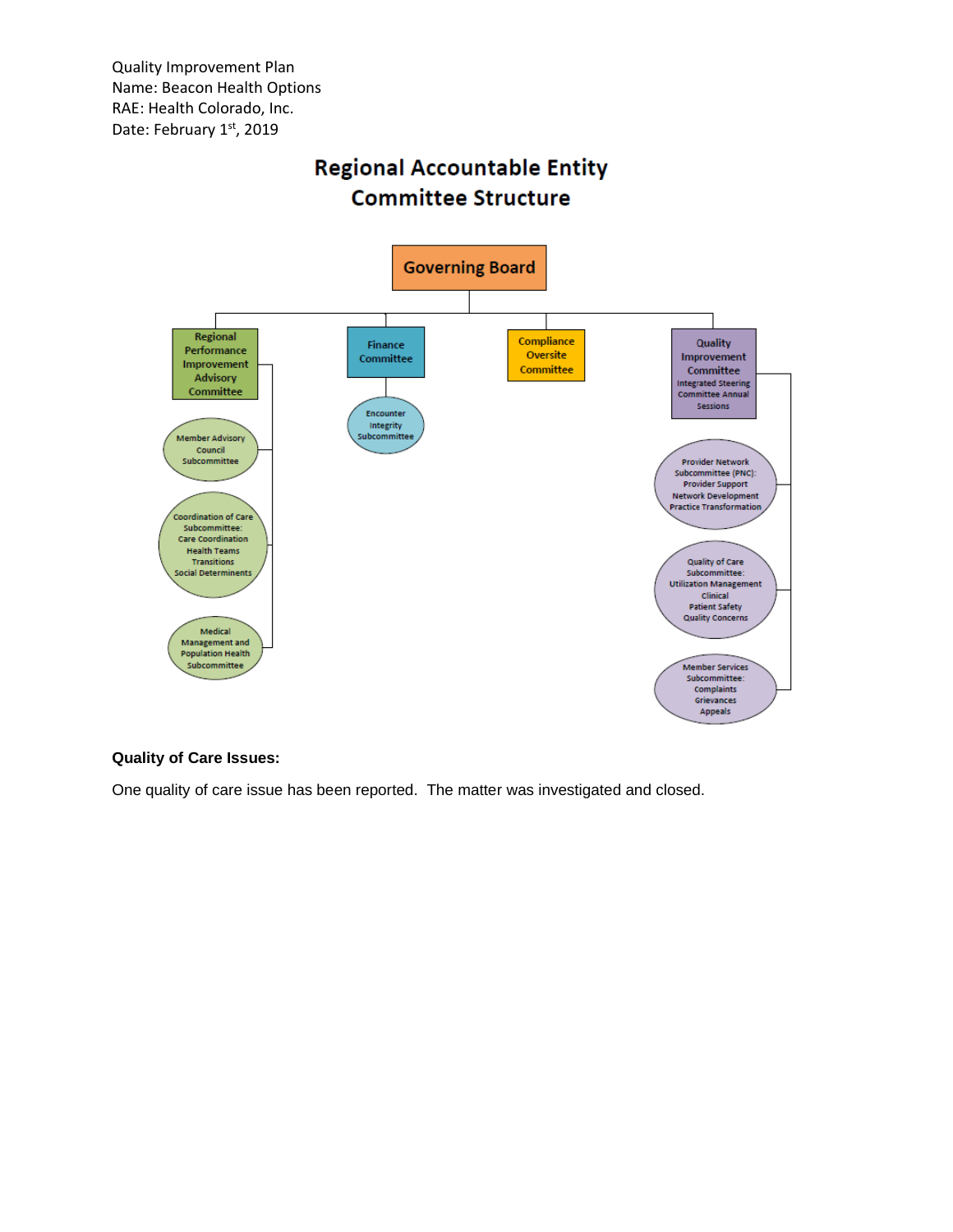Quality Improvement Plan Name: Beacon Health Options RAE: Health Colorado, Inc. Date: February 1st, 2019 Please fill out the following template for all projects that are associated with the programs listed in the gray boxes.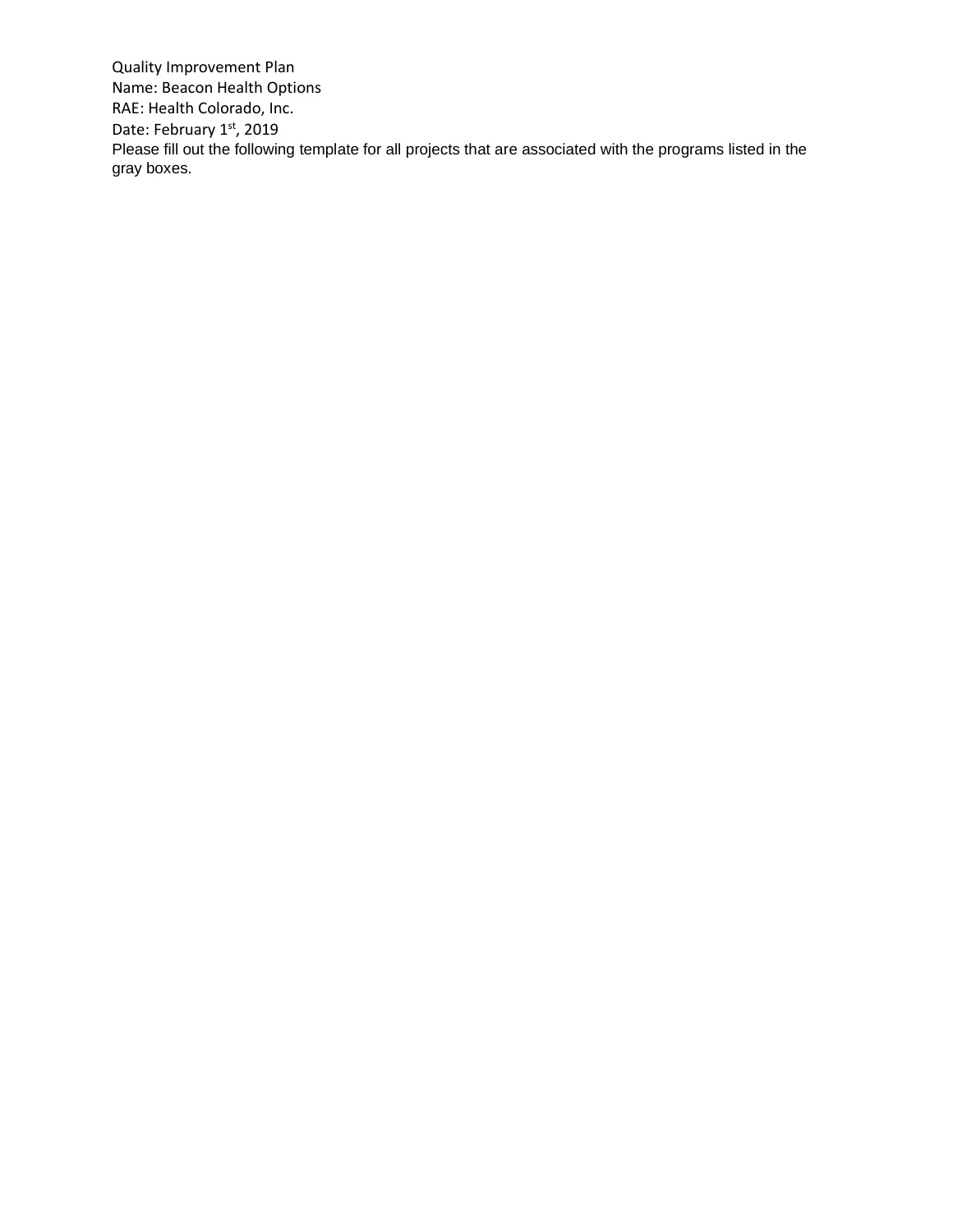| Date. February 1, 2019                              |                                                                      |                                                     |                                                                                                                                                                                                             |
|-----------------------------------------------------|----------------------------------------------------------------------|-----------------------------------------------------|-------------------------------------------------------------------------------------------------------------------------------------------------------------------------------------------------------------|
| Goal                                                | Fiscal Year 2019 Project/Initiative                                  | <b>Targeted</b><br><b>Completion</b><br><b>Date</b> | <b>Status</b>                                                                                                                                                                                               |
| <b>Performance Improvement Projects</b>             |                                                                      |                                                     |                                                                                                                                                                                                             |
| <b>PIPS</b>                                         | <b>Increasing Well Checks</b>                                        | June $30th$ ,<br>2020                               | <b>Both PIP topics listed are</b><br>currently under review with<br><b>HSAG.</b> As soon as modules<br>one and two have been<br>validated by HSAG we will<br>move into intervention<br>testing in module 3. |
|                                                     | Behavioral Health Services following a<br>positive depression screen | June $30th$ ,<br>2020                               |                                                                                                                                                                                                             |
| <b>Performance Measurement Data Driven Projects</b> |                                                                      |                                                     |                                                                                                                                                                                                             |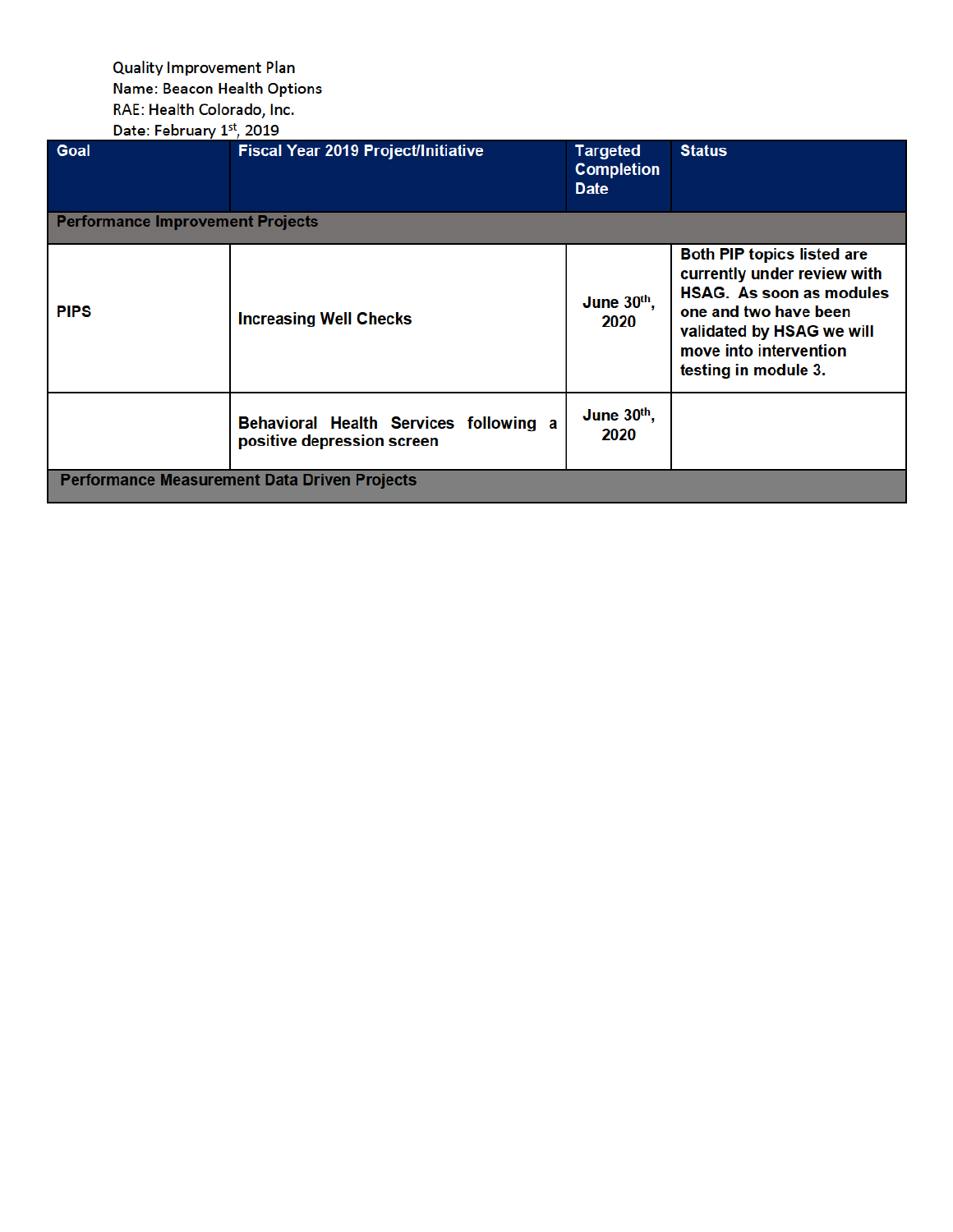|                | Performance measurement is a core<br>function of the Quality Management<br>program. The primary goal of the Quality<br>Management Program is to continuously<br>improve patient care and overall health<br>outcomes, assuring efficient utilization of<br>services. Through data collection,<br>measurement and analysis, aspects of<br>care and service that demonstrate<br>opportunities for improvement are<br>identified and prioritized for quality<br>improvement activities. Data collected for<br>quality improvement projects and activities<br>are related to key indicators of quality that<br>tend to focus on high-volume diagnoses or<br>services and high-risk diagnoses, services,<br>or special populations. Data is considered<br>to be statistically valid, reliable and<br>comparable over time. Beacon Health<br>Options/Health Colorado uses the following<br>steps to ensure a systematic approach to<br>process improvement: | <b>Health Colorado Inc.,</b><br>continues to work with our<br>QI UM Committee to identify<br>projects. Through committee<br>and provider education<br>efforts, we have received<br>questions and feedback<br>involving<br>codes/methodology that<br>have been passed on to the<br>Department. Much of our<br>initial work has been<br>establishing relationships to<br>increase knowledge, validate<br>data, gain feedback on<br>measures, performance<br>challenges and<br>interventions.<br>The Prometheus tool brings<br>key health resource data that<br>has been valuable in<br>understanding health care<br>costs and population                                        |
|----------------|------------------------------------------------------------------------------------------------------------------------------------------------------------------------------------------------------------------------------------------------------------------------------------------------------------------------------------------------------------------------------------------------------------------------------------------------------------------------------------------------------------------------------------------------------------------------------------------------------------------------------------------------------------------------------------------------------------------------------------------------------------------------------------------------------------------------------------------------------------------------------------------------------------------------------------------------------|-------------------------------------------------------------------------------------------------------------------------------------------------------------------------------------------------------------------------------------------------------------------------------------------------------------------------------------------------------------------------------------------------------------------------------------------------------------------------------------------------------------------------------------------------------------------------------------------------------------------------------------------------------------------------------|
| <b>PIM\KPI</b> | Monitor clinical and service quality<br>$\bullet$<br>indicators<br>Identification of opportunities for<br>$\bullet$<br>improvement<br>Prioritization of opportunities to<br>$\bullet$<br>improve processes or outcomes of<br>healthcare delivery that are based on<br>risk assessment, ability to impact<br>performance and resource availability<br>Identification of the affected<br>$\bullet$<br>population within the total<br>membership<br>Performance relative to the baseline<br>level is reviewed by the quality<br>management committee<br>Thoughtful identification of<br>$\bullet$<br>interventions that are powerful<br>enough to impact performance; and<br>Analysis of results are used to<br>$\bullet$<br>determine where performance is<br>acceptable and, if not, the<br>identification of current barriers to<br>improving performance.<br>Beacon Health Options shares the findings<br>with its partners, staff and management   | characteristics, as well as<br>specific detail for<br>intervention development.<br>Substance use disorders,<br>diabetes and hypertension<br>are the episode areas<br>identified for action in<br>Region 4.<br><b>Recent receipt of baseline</b><br>and performance data has<br>created improved<br>opportunities for engaging<br>with providers to better<br>quantify performance.<br><b>Working with dental</b><br>organizations to better<br>address rural and frontier<br>shortages is a current area<br>of focus. Working with<br>practices to support the<br>development of care<br>compacts, and foster care<br>screening processes are<br>current initiatives as well. |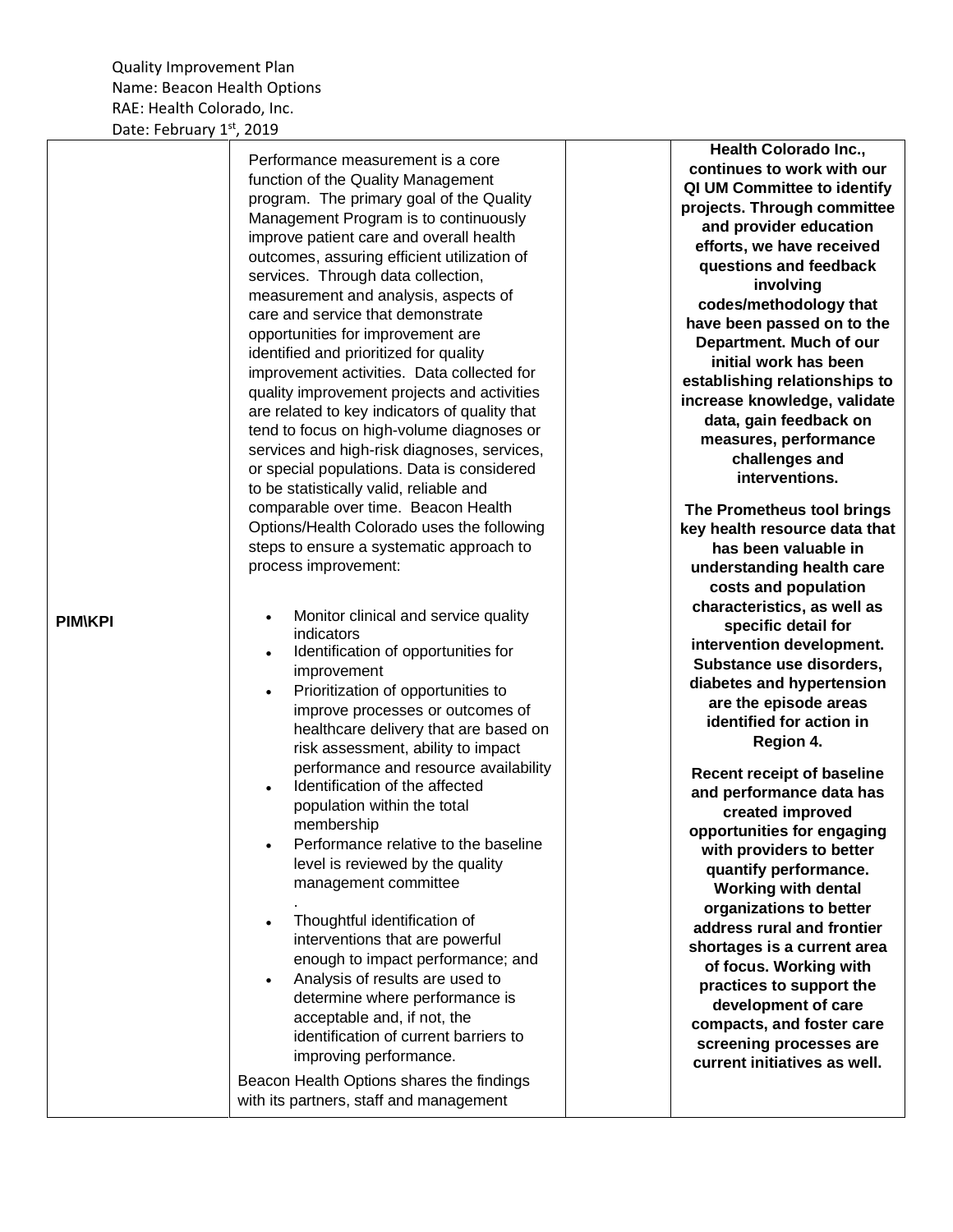### **Quality Improvement Plan** Name: Beacon Health Options RAE: Health Colorado, Inc.

| Date: February 1st, 2019 |  |
|--------------------------|--|
|--------------------------|--|

| $P^{\text{u}}(t)$ . I CDI Gai y 1, 2019                | team and stakeholders through regular<br>updates, PIAC and other committee<br>meetings.                                                                                                                                                                                                             |  |                                                                                                                                                           |
|--------------------------------------------------------|-----------------------------------------------------------------------------------------------------------------------------------------------------------------------------------------------------------------------------------------------------------------------------------------------------|--|-----------------------------------------------------------------------------------------------------------------------------------------------------------|
|                                                        |                                                                                                                                                                                                                                                                                                     |  |                                                                                                                                                           |
|                                                        | <b>Member Experience of Care Improvement Driven Projects</b>                                                                                                                                                                                                                                        |  |                                                                                                                                                           |
|                                                        | Health Colorado, Inc. will be supporting the<br>CAHPS survey. The survey currently is<br>underway as it is being initiated by HCPF.<br>HCI will support the survey once detail<br>emerge from HCPF.                                                                                                 |  | This process is just being<br>initiated by HCPF; Health<br>Colorado will be notifying<br>practices whose members<br>have been selected for the<br>survey. |
| <b>Surveys</b>                                         | HCI is currently piloting a survey on its<br>website. The survey aims to collect<br>information on member's desire to improve<br>their healthcare.<br>At this time, there has been minimal<br>responses provided. HCI will be exploring<br>other options for this administration of this<br>survey. |  |                                                                                                                                                           |
|                                                        |                                                                                                                                                                                                                                                                                                     |  |                                                                                                                                                           |
| <b>Under and Over Utilization of Services Projects</b> |                                                                                                                                                                                                                                                                                                     |  |                                                                                                                                                           |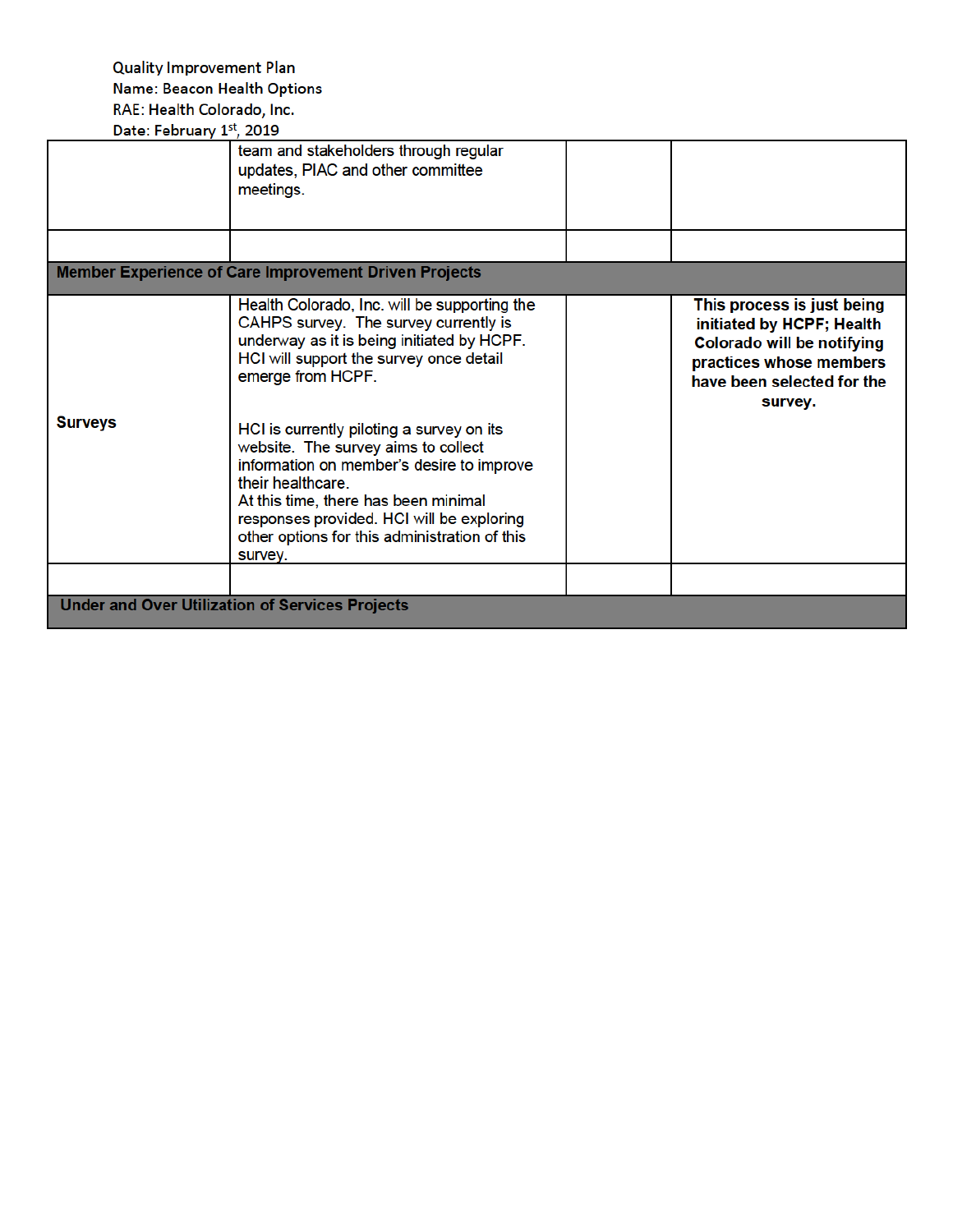| $D$ utt. I tivi uui yuungi $\sim$ yuungi $\sim$ |                                                                                                                                                                                                                                                                                                                                                                                                                                                                                                                                                                                                                                                                                                                                                                                                                                                                                                                                                                                                                         |                                                                                                                                                                                                                                                                                                                                                                                                                     |
|-------------------------------------------------|-------------------------------------------------------------------------------------------------------------------------------------------------------------------------------------------------------------------------------------------------------------------------------------------------------------------------------------------------------------------------------------------------------------------------------------------------------------------------------------------------------------------------------------------------------------------------------------------------------------------------------------------------------------------------------------------------------------------------------------------------------------------------------------------------------------------------------------------------------------------------------------------------------------------------------------------------------------------------------------------------------------------------|---------------------------------------------------------------------------------------------------------------------------------------------------------------------------------------------------------------------------------------------------------------------------------------------------------------------------------------------------------------------------------------------------------------------|
|                                                 | As the RAE, we will outreach to Members<br>identified through the COUP in order to link<br>them to appropriate and available services.<br>We will continue to coordinate care and<br>monitor service utilization for these individuals<br>until utilization patterns are stabilized and<br>clinically appropriate. The Client<br>Overutilization Program (COUP, also known<br>as "Lock-In") is a statewide surveillance and<br>utilization control program that safeguards<br>against unnecessary or inappropriate use of<br>care or services. This program provides a<br>post-payment review process allowing for<br>the review of Medicaid client utilization<br>profiles. It identifies excessive patterns of<br>utilization in order to rectify over-utilization<br>practices of clients. The Client Over-Utilization<br>Program will restrict clients to one designated<br>pharmacy and primary care physician when<br>there is documented evidence of abuse or<br>over-utilization of allowable medical benefits. | <b>Care coordination outreach</b><br>efforts are in progress; these<br>are tracked and reported as<br>required; the data capture<br>tool is being updated We<br>continue to refine our<br>knowledge of this population<br>and effectiveness of<br>interventions, provider<br>support with assistance from<br>the Provider Relations<br>Department, and work<br>toward improved<br>management of this<br>population. |
|                                                 | Under-utilization:                                                                                                                                                                                                                                                                                                                                                                                                                                                                                                                                                                                                                                                                                                                                                                                                                                                                                                                                                                                                      |                                                                                                                                                                                                                                                                                                                                                                                                                     |
| <b>COUP</b>                                     | BH Incentive Measure 1-Engagement is OP<br>SUD treatment-An initiation encounter plus 2<br>or more services within 30 days of the<br>initiation. The RAE is collecting this data with<br>specific provider-level detail. Poor<br>performance on this indicator will direct follow-<br>up QI efforts.                                                                                                                                                                                                                                                                                                                                                                                                                                                                                                                                                                                                                                                                                                                    |                                                                                                                                                                                                                                                                                                                                                                                                                     |
|                                                 | The RAE is looking at 7-day ambulatory<br>follow-up after hospital discharge (BH<br>Incentive Measure 2). Poor performance on<br>this metric will result in QI/Clinical follow-up.<br>MHC partners are provided with daily inpatient<br>census and daily hospital discharge reports.                                                                                                                                                                                                                                                                                                                                                                                                                                                                                                                                                                                                                                                                                                                                    |                                                                                                                                                                                                                                                                                                                                                                                                                     |
|                                                 | Over-utilization:                                                                                                                                                                                                                                                                                                                                                                                                                                                                                                                                                                                                                                                                                                                                                                                                                                                                                                                                                                                                       |                                                                                                                                                                                                                                                                                                                                                                                                                     |
|                                                 | COUP report is distributed to the RAE's care<br>coordination entities for follow-up.                                                                                                                                                                                                                                                                                                                                                                                                                                                                                                                                                                                                                                                                                                                                                                                                                                                                                                                                    |                                                                                                                                                                                                                                                                                                                                                                                                                     |
|                                                 | Top 50 reports, a monthly list of high-cost and<br>high-utilization members, is distributed to<br>each MHC for review and follow-up                                                                                                                                                                                                                                                                                                                                                                                                                                                                                                                                                                                                                                                                                                                                                                                                                                                                                     |                                                                                                                                                                                                                                                                                                                                                                                                                     |
|                                                 | The RAE has a daily report of hospital re-<br>admissions within 60 days. Members who are<br>identified as inpatient over-utilizers are                                                                                                                                                                                                                                                                                                                                                                                                                                                                                                                                                                                                                                                                                                                                                                                                                                                                                  |                                                                                                                                                                                                                                                                                                                                                                                                                     |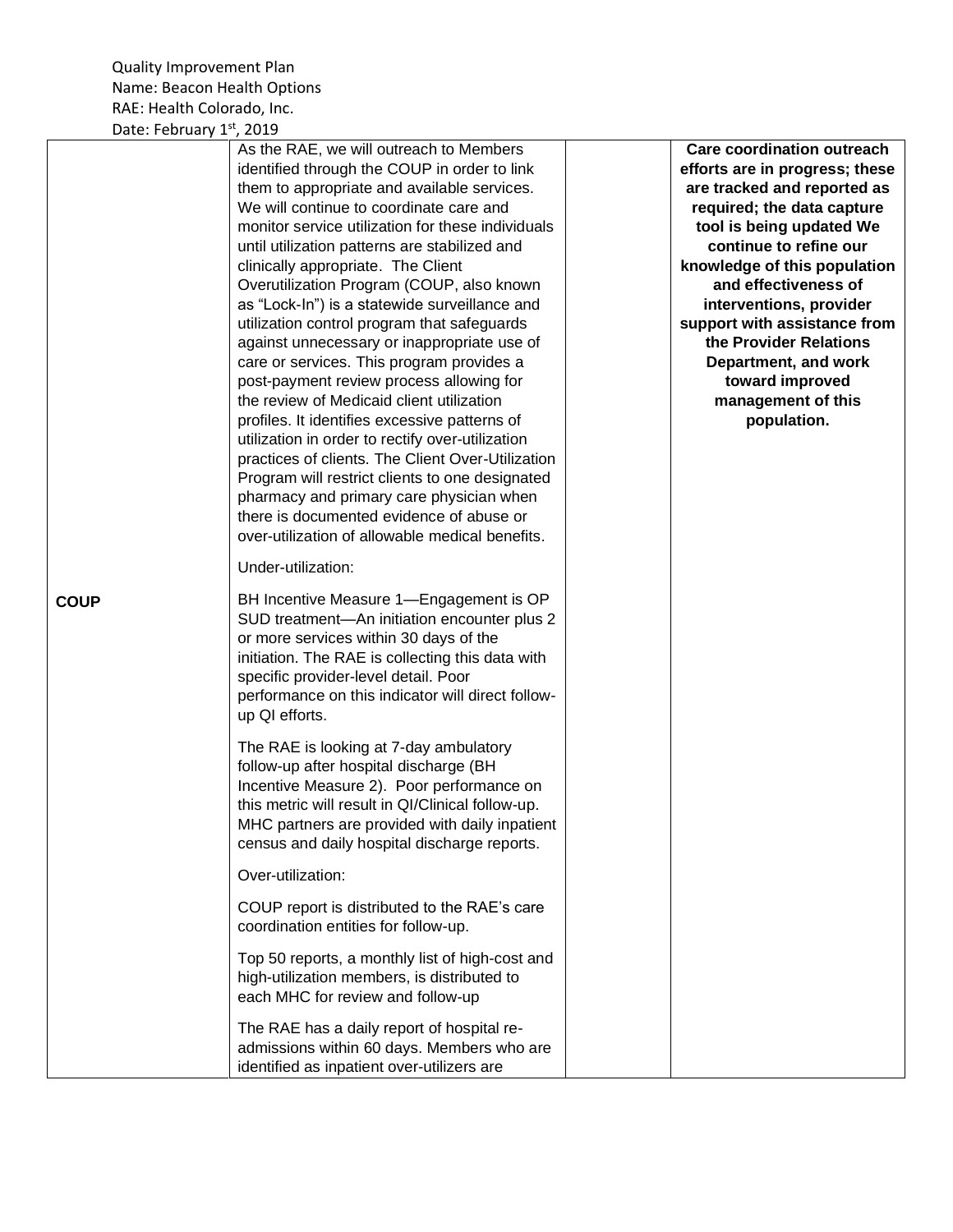| Date. I ebitiai y 1, 2015 |                                                                                                                                                                                                                                                                                                                                                                                                                                                                                                                                                                                                                                                                                                                                                                                                                                                                                                                                                      |  |
|---------------------------|------------------------------------------------------------------------------------------------------------------------------------------------------------------------------------------------------------------------------------------------------------------------------------------------------------------------------------------------------------------------------------------------------------------------------------------------------------------------------------------------------------------------------------------------------------------------------------------------------------------------------------------------------------------------------------------------------------------------------------------------------------------------------------------------------------------------------------------------------------------------------------------------------------------------------------------------------|--|
|                           | referred for Intensive case management<br>services.                                                                                                                                                                                                                                                                                                                                                                                                                                                                                                                                                                                                                                                                                                                                                                                                                                                                                                  |  |
|                           | General:                                                                                                                                                                                                                                                                                                                                                                                                                                                                                                                                                                                                                                                                                                                                                                                                                                                                                                                                             |  |
|                           | The Quality of Care Committee (QOCC) is a<br>sub-committee of the Quality Improvement<br>Committee that meets at least quarterly. The<br>QOCC is co-chaired by the RAE's Medical<br>Director and is comprised of the Vice<br>President of Quality Management, Provider<br>Relations Director, Clinical Peer Advisor, and<br>clinical/quality management representatives<br>from our partner organizations. The purpose<br>of this committee is to identify, investigate,<br>monitor, and resolve quality of care issues<br>and patterns of poor quality within our<br>system. Activities include a review of issues<br>such as adverse incidents, over- and under-<br>utilization, compliance with quality of care<br>indicators, repeated non-compliance with<br>access standards, adherence to clinical<br>treatment guidelines, treatment/discharge<br>planning and medication management, along<br>with other identified quality of care issues. |  |
|                           |                                                                                                                                                                                                                                                                                                                                                                                                                                                                                                                                                                                                                                                                                                                                                                                                                                                                                                                                                      |  |
|                           | Quality and Appropriateness of Care Furnished to Members with Special Health Care Needs Projects                                                                                                                                                                                                                                                                                                                                                                                                                                                                                                                                                                                                                                                                                                                                                                                                                                                     |  |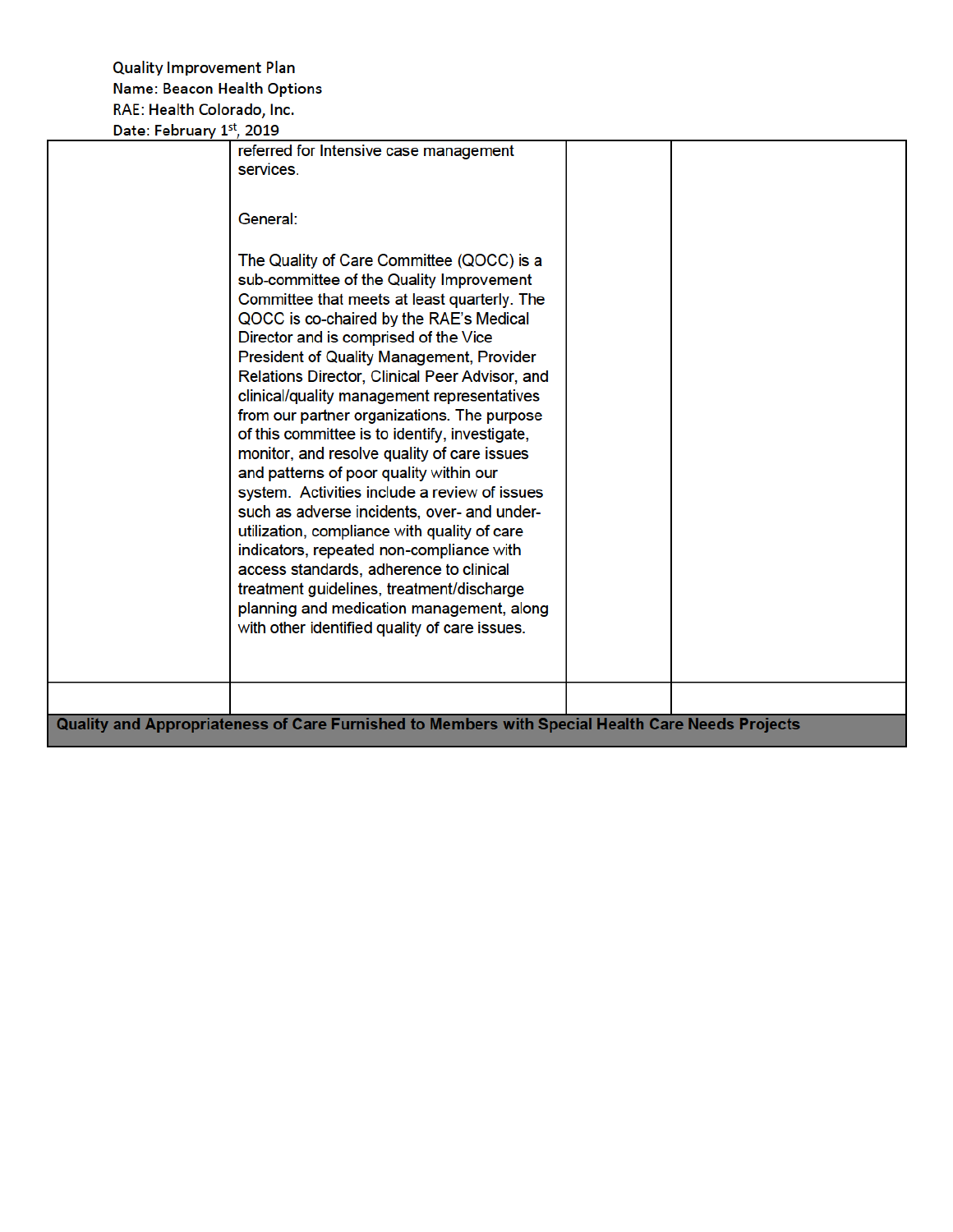| Health Colorado recognizes Health First                                                     | <b>Behavioral health providers</b>                       |
|---------------------------------------------------------------------------------------------|----------------------------------------------------------|
| Colorado's definition of special health care                                                | are expected to complete                                 |
| needs as, "those who have or are at                                                         | assessments to identify and                              |
| increased risk for a chronic physical,                                                      | recommend treatment for<br>individuals with special      |
| developmental, behavioral or emotional                                                      | health care needs. Members                               |
| condition and who also require health and                                                   | with special needs are                                   |
| related services of a type or amount beyond                                                 | supported through case                                   |
| that required by children generally." For                                                   | management where needed                                  |
| Members who require EPSDT services as well                                                  | to assure care is well-                                  |
| as those individuals with other identified                                                  | coordinated and<br>communication between                 |
| disabilities, Health Colorado requires an intake                                            | providers is occurring.                                  |
| assessment to be conducted by a qualified,                                                  |                                                          |
| credentialed clinician. If a mental health issue is                                         | During Q3 of FY19, the                                   |
| identified, treatment planning will include                                                 | process of confirming that<br>appropriate procedures are |
| follow-up/intervention with the identified                                                  | in use is being implemented.                             |
| issue(s). Health Colorado will provide referral                                             |                                                          |
| assistance to members receiving diagnosis or                                                |                                                          |
| treatment services not covered by the plan,                                                 |                                                          |
| but found to be needed as a result of                                                       |                                                          |
| conditions disclosed during the screening                                                   |                                                          |
| (assessment) and diagnosis process.                                                         |                                                          |
| Furthermore, we will conduct periodic audits of                                             |                                                          |
| medical record documentation to ensure care is                                              |                                                          |
| comprehensive, appropriate and effectively                                                  |                                                          |
| coordinated across providers.                                                               |                                                          |
|                                                                                             |                                                          |
|                                                                                             |                                                          |
| Our existing network includes psychologists and                                             |                                                          |
| psychiatrists who can assist with the assessment                                            |                                                          |
| of complex cases, such as Members who present                                               |                                                          |
| with co-occurring disorders, including substance                                            |                                                          |
| use disorders, medical problems, autism,                                                    |                                                          |
| developmental disabilities, or neurological<br>conditions such as traumatic brain injuries. |                                                          |
| Members are offered choice about geographic                                                 |                                                          |
| service location, provider's licensure type and                                             |                                                          |
| clinical specialty, and treatment options. These                                            |                                                          |
| practitioners are trained to offer appropriate                                              |                                                          |
| treatment for members who have special health                                               |                                                          |
| care needs.                                                                                 |                                                          |
|                                                                                             |                                                          |
|                                                                                             |                                                          |
|                                                                                             |                                                          |
|                                                                                             |                                                          |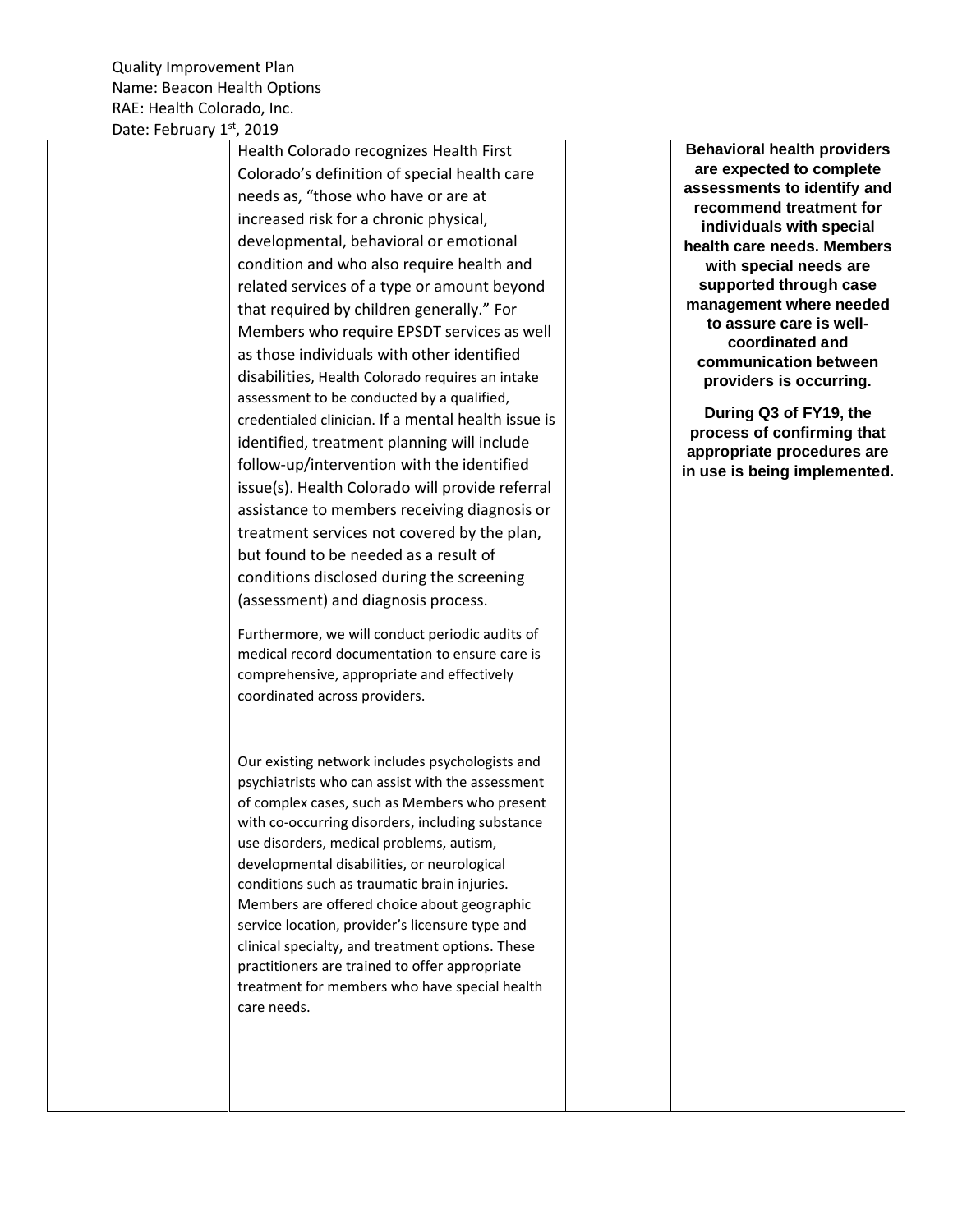| Date: February 1 <sup>st</sup> , 2019                                            |                                                                                                                                                                                                                                                                                                                                                                                                                                                                                                                                                                                                                                                                                                                                                                                                                                                                                                                                                                                                                                                                                                                                                                                                                                     |                   |                                                                                                                                                                                                            |
|----------------------------------------------------------------------------------|-------------------------------------------------------------------------------------------------------------------------------------------------------------------------------------------------------------------------------------------------------------------------------------------------------------------------------------------------------------------------------------------------------------------------------------------------------------------------------------------------------------------------------------------------------------------------------------------------------------------------------------------------------------------------------------------------------------------------------------------------------------------------------------------------------------------------------------------------------------------------------------------------------------------------------------------------------------------------------------------------------------------------------------------------------------------------------------------------------------------------------------------------------------------------------------------------------------------------------------|-------------------|------------------------------------------------------------------------------------------------------------------------------------------------------------------------------------------------------------|
| <b>Quality of Care Concern Monitoring</b>                                        |                                                                                                                                                                                                                                                                                                                                                                                                                                                                                                                                                                                                                                                                                                                                                                                                                                                                                                                                                                                                                                                                                                                                                                                                                                     |                   |                                                                                                                                                                                                            |
| QOC                                                                              | Quality of Care issues are any deviation from<br>a reasonably expected standard of care on<br>the part of the provider based on established<br>medically necessary criteria and/or safety<br>standards essential to maintain safety and<br>promote improved health and<br>functioning. Beacon Health Options reviews<br>and investigates potential quality of care<br>(QOC) issues reported to Beacon. Findings<br>are reported to the Quality of Care Committee<br>(QOCC) comprised of the Medical Director,<br>and other key staff. The QOCC will evaluate<br>and determine the best course of action. If an<br>incident is founded, the development and<br>implementation of a Corrective Action Plan<br>(CAP), follow-up and tracking based on<br>severity and circumstances of the incident,<br>member/client safety prioritization, and other<br>reporting as recommended by the QOCC.<br>All QOC issues are tracked by the Quality<br>Department. Further, Beacon's Quality<br>Department submits quarterly trend reports of<br>all QOC issues to the applicable Beacon<br>Regional Quality or Network/Credentialing<br>Committee, for the purpose of further ongoing<br>monitoring of quality of care and member<br>safety. |                   | <b>Quality of Care issue status</b><br>is noted in the first section of<br>this document. Meetings to<br>evaluate quality of care<br>issues and adverse events<br>are scheduled quarterly or as<br>needed. |
| <b>External Quality Review Driven Projects</b>                                   |                                                                                                                                                                                                                                                                                                                                                                                                                                                                                                                                                                                                                                                                                                                                                                                                                                                                                                                                                                                                                                                                                                                                                                                                                                     |                   |                                                                                                                                                                                                            |
| <b>EQRO</b>                                                                      | Health Colorado will undergo its first<br><b>EQRO</b> audit in March of 2019.                                                                                                                                                                                                                                                                                                                                                                                                                                                                                                                                                                                                                                                                                                                                                                                                                                                                                                                                                                                                                                                                                                                                                       | <b>March 2019</b> | Once the audit is completed,<br><b>Health Colorado will assess</b><br>the results and make<br>necessary adjustments as<br>warranted by the audit<br>findings.                                              |
| Internal Advisory Committees and Learning Collaboratives Strategies and Projects |                                                                                                                                                                                                                                                                                                                                                                                                                                                                                                                                                                                                                                                                                                                                                                                                                                                                                                                                                                                                                                                                                                                                                                                                                                     |                   |                                                                                                                                                                                                            |